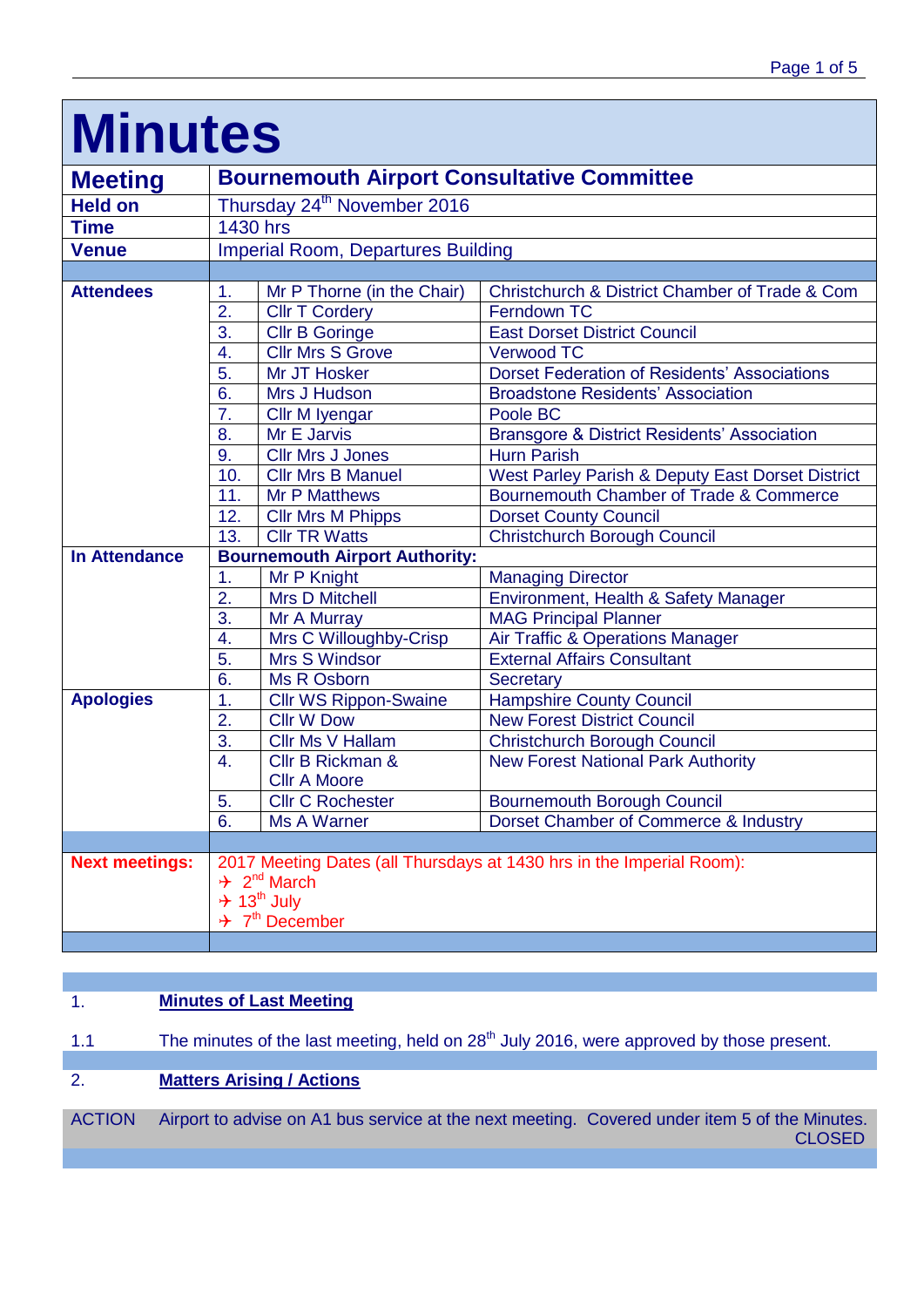#### 3. **Report by the Managing Director**

- 3.1 A business update was given for the year to date. Passenger numbers stood at 515,000 against a budget of 466,000 (+10.5%). As a consequence, the Airport was ahead of financial budget due to increased passenger numbers, additional Winter Sun Routes with Ryanair, a new Krakow route from Ryanair and excellent General Aviation (GA) performance. A tight reign was being kept on costs, which were 0.4% better than budget. It was noted that even though the Airport was performing well against budget at the moment, the results were 10.8% down on last year. Individual airline passenger performance was discussed, with Ryanair achieving their budgeted passenger load factors at BOH and Thomson exceeding their budgeted expectations.
- 3.2 As reported at the previous meeting, for the full financial year, the original budget had been revised to 592,000 and then again to 629,000, and then again to 657,000, now 11% ahead of business plan but still below 2015. Costs were expected to remain within budgeted levels, as the Airport continued to maintain very tight cost control. It remained important that the Airport continued to manage costs very closely and increase its revenue, in order to achieve sustainability.
- 3.3 Ryanair had delivered a doubling of their flying programme for the winter season and the new Krakow route had been launched, flying Mondays and Fridays. Early indications on passenger numbers looked promising. There were also additional P&O cruise flights planned.
- 3.4 On the GA side, Maleth Aero had based two VIP 737s at the Airport, Air X had three VIP 737s at the Airport and also had an A340 which had been converted to a VVIP configuration and was now operating worldwide from its base at Bournemouth. A second Air X A340 was expected into BOH shortly for VVIP conversion. New hangar opportunities were being negotiated and there was a review underway of land use opportunities. BOH continued to market attractive flight training and parking deals for aircraft. It was again noted that every £1 spent by BOH was reviewed and carefully considered.
- 3.5 There were 26 winter route departures a week this year, compared to 13 last year (excluding Flybe): Gran Canaria; Tenerife; Lanzarote; Alicante; Malaga; Faro; Malta; Geneva; and Krakow.

|                                  | <b>No</b> | <b>Details</b>                                                                                                             |
|----------------------------------|-----------|----------------------------------------------------------------------------------------------------------------------------|
| <b>Aircraft Accidents</b>        |           |                                                                                                                            |
| <b>Aircraft Ground Incidents</b> | 3         | * 30 <sup>th</sup> August – Beech Duchess burst tyre                                                                       |
|                                  |           | * $13^{th}$ September – Diamond Twinstar burst tyre on landing<br>* $5^{th}$ October – Diamond Twinstar burst tyre on taxi |
|                                  |           |                                                                                                                            |
| <b>Full Emergencies</b>          |           |                                                                                                                            |
| <b>Local Standby</b>             | 10        |                                                                                                                            |
| <b>Weather Standby</b>           | 23        |                                                                                                                            |
| <b>First Aid</b>                 | 10        |                                                                                                                            |
| <b>Off-Airport Road Traffic</b>  |           |                                                                                                                            |
| <b>Accidents</b>                 |           |                                                                                                                            |

3.6 Since the last Committee meeting, the following incidents had occurred:

3.7 Airport passenger comparison for 2014 to 2016 was shown and passenger numbers since the last meeting were discussed. Passenger numbers for the months July to end October 2016 were all down on last year and on 2014. Non-Commercial (GA) movements for July to end October were shown to be slightly down on those in 2015, except for August when they showed a slight increase. Commercial activity was down against the 2015 statistics for the same period, due to Flybe flights last year. Total movements year to date for 2016 were down on both 2014 and 2015, however, passenger numbers had increased due to greater load factors on aircraft with more seating capacity (189-seaters).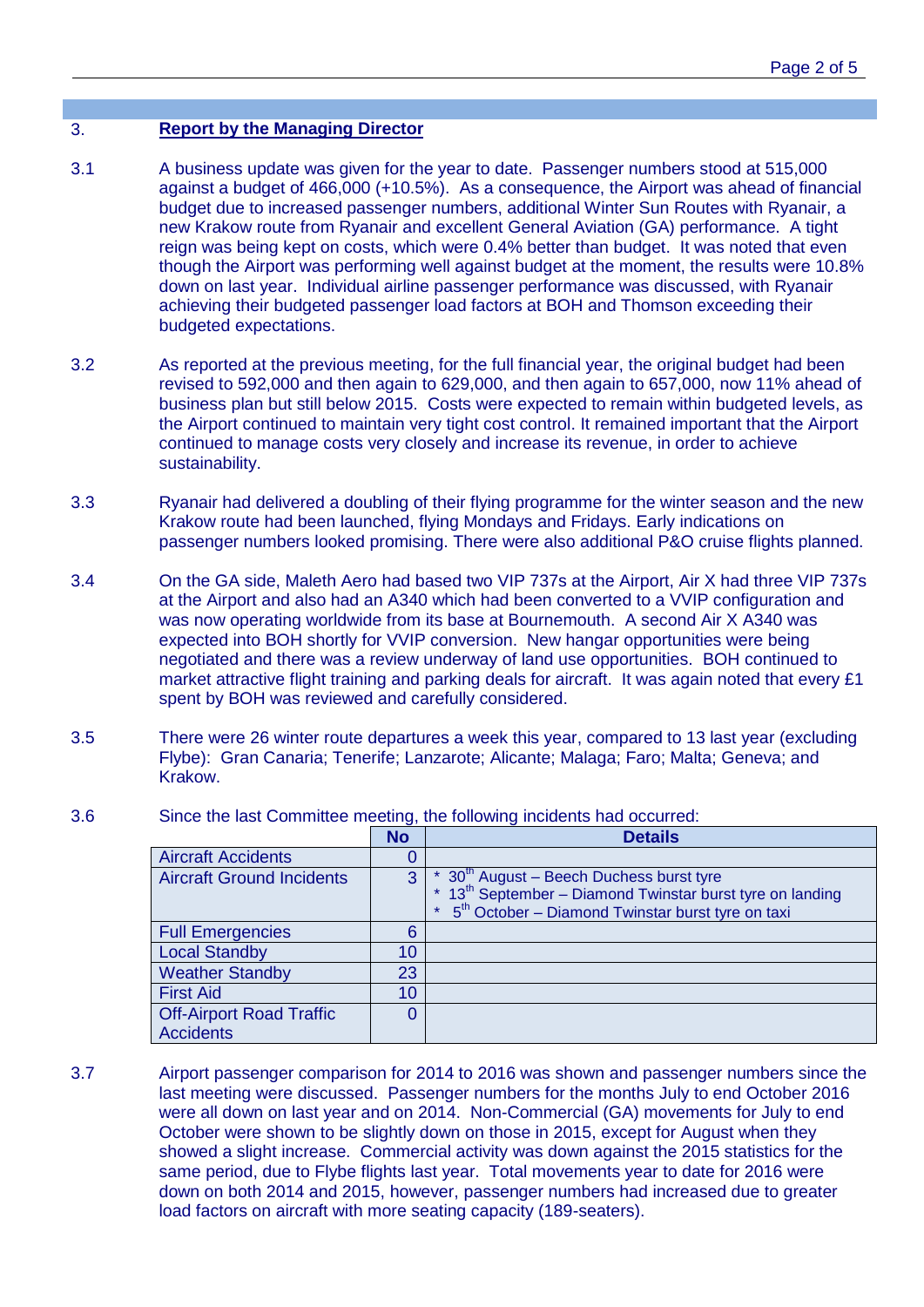- 3.8 Referring to the recent ASQ scores ("Airport Service Quality" was an independent European survey), the Airport reported that the vast majority of passengers arrived at the Airport by private car. Most passengers arrived at the Airport between 1½ to 2 hours before their flight, with leisure being their reason for travel. In the last twelve months, the majority of passengers had made 1 or 2 trips and the passengers were predominantly UK residents. In the last quarter's results, the age group 55 to 64 made the most flights. In terms of ASQ ranking, BOH was ranked as  $10<sup>th</sup>$  out of 26 airports in Europe (airports with 5m passengers or less), however, it was to be noted that some Eastern European airports in the same category received state funding to improve facilities.
- 3.9 A Member asked why the Airport was very quiet during certain periods of the day and asked if there were any intercity flights. The Airport replied that there were no domestic flights at the moment, as airlines had to have a certain type of aircraft to make domestic routes work and there were a limited number of airlines in this sector, namely Flybe, Eastern and South West.
- 3.10 A Member asked about car parking charges, as he had parked at Southampton and had been charged £3.80 for just over 10 minutes. BOH charges £3 for 30 minutes, given sufficient time to park, pick-up friends and relatives and return to the car. There were big discounts to be gained from booking online for car parking at BOH. As with other airports, turn-up rates were higher.
- 3.11 A Member asked whether the competitor car parking operation located at Wonderland had had any adverse effect on the Airport. The Airport replied that it did impact Airport revenue and that it was very surprised when Planning Permission had been granted by Christchurch Council to legalise the competitor's business, contrary to discussions with Christchurch Council Officers.
- 3.12 A Member asked the Airport how it would increase passenger numbers when the aircraft were going out to almost full capacity. The Airport responded that Thomson and Ryanair were doing more movements utilising aircraft not based at Bournemouth. For example, Thomson were going to operate to Turkey next year using a non-based aircraft and utilising the based aircraft that it would have used for the flight to operate to Naples in Italy, thus opening up the Italian Riviera to Bournemouth's local residents.

#### 4. **Aircraft Noise Report**

- 4.1 For the period November 2015 to the end of October 2016, there had been 34 complaints from 27 complainants (not including repeat complainants). Of the 34 complaints, 30 aircraft were found to be compliant and 4 non-compliant. The non-compliant were 2 aircraft based in Saudi Arabia and 2 local operators, who had been contacted.
- 4.2 For the same period, there had been 252 complaints from 2 repeat complainants, broken down as follows:
	- \* 1 complaint from 1 person from Broadstone
	- \* 251 complaints from 1 person from Merley
- 4.3 Total aircraft movements per complaint were shown.
- 5. **New Yellow Bus Route – Number 14 (B1 as from 15th January 2017)**
- 5.1 A new Yellow Buses route started on the 30<sup>th</sup> October 2016, serving the following areas: Bournemouth Square; Bournemouth Station; Winton; Westover Retail Park, Parley Cross, Business Park; and the Airport. A timetable was distributed to Members.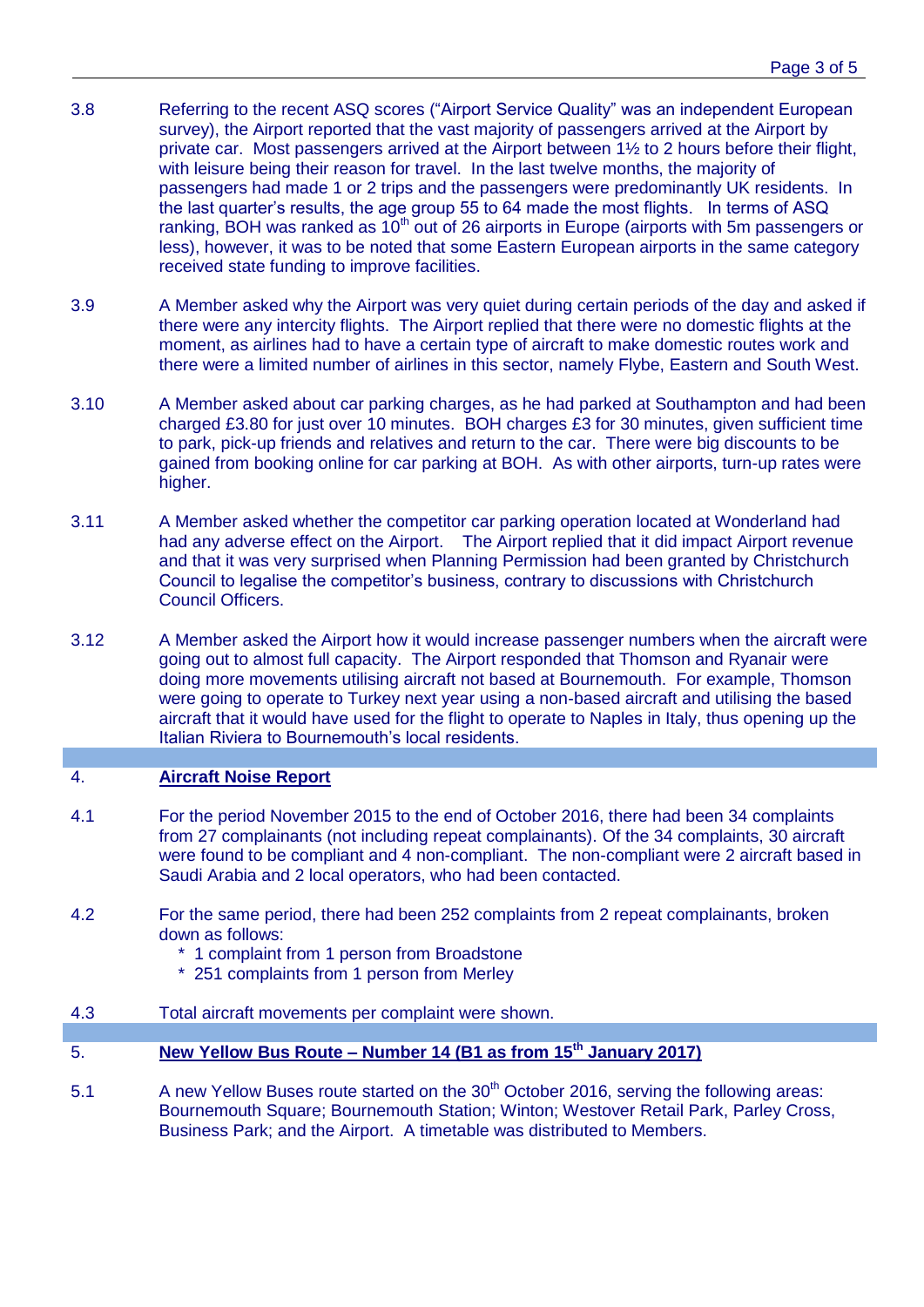5.2 The new bus service was aimed at both passengers and Business Park employees, but the Airport knew that, generally, Business Park employees would use it more frequently Monday to Friday. The service only took 15 minutes longer than the previous A1 route. The Airport was in discussions with Yellow Buses about other route networks, including the possibility of a route from Christchurch to Wimborne. The Member for Hurn stated that she understood the business decision for the new service and the fact that it did not stop in Hurn Village but she agreed that this would be good for future consideration and agreed that Hurn residents could still walk up Pussex Lane (10-minute walk) to catch the bus from the Airport.

#### 6. **Planning & Policy**

- 6.1 The Airport reported on National Policy and the issue of Additional Capacity in the South East. The Government had announced that it favoured the Airport Commission's recommendation of an additional runway at Heathrow. They now wanted to undertake significant work before confirming this by means of a National Policy Statement, which was unlikely to be before summer 2017. As previously reported, the MAG position has been that existing capacity should be utilised prior to the addition of substantial new capacity, but any new capacity will take 10 to 15 years to deliver, thus creating potential opportunities for other airports.
- 6.2 The Airport reported on the Christchurch and East Dorset Local Plan Review, which would consolidate all planning policy for Christchurch and East Dorset in one document. It will review general policies and major allocations (including a Green Belt review) and set out detailed development management policies and will, *"… consider need for airport safeguarding policies, and the relationship to any Local Development Order that is proposed".* Public consultation on the draft options by next autumn.
- 6.3 The Airport reported on the Airport Sustainable Development Plan (SDP). The last Master Plan dated from 2007 and only really looked at the operational Airport, as it was a pre-curser to delivery of the Terminal development. The new SDP will follow a common MAG "portfolio" approach, covering land use, economy and surface access, as well as environment and community, and look site-wide. The draft was expected next year. A Member asked what passenger forecasts the new plan would be based on and the Airport responded that they were not working to forecasts but were to demonstrate the Airport's ability to grow within limits. This approach has been followed at other MAG airports.
- 6.4 The Section 106 2015 Monitoring Report (distributed) was reported as having no standout highlights. Noise complaints, particularly night noise, and complainants had substantially decreased. The Night Noise Quota renewal was with Christchurch Borough Council. The bus patronage was stable, although the new route should see significant increases. The onsite energy generation had decreased compared to 2014 but early 2016 data showed a significant increase on 2015. The 2016 report will be reported to the next meeting.
- 6.5 Other Local Policy included the Dorset County Council Waste and Minerals Local Plans Consultation, which suggested a different waste process at the Eco site. The Airport issues centred on traffic movements, storage of waste, odour and height of and emissions from the smokestack. Airport representatives were to visit a similar facility in Portsmouth. Also, there was a proposal to infill the Parley Court Farm Sand and Gravel Extraction Site with inert waste. The Airport's interest will be in, again, traffic movements and in bird control activity.
- 6.6 It was previously reported that: *"The package of Airport access improvement works is now being progressed through the Growth Deal and the Airport is Chairing the LEP Airport Growth Board".* Planning consent had been awarded for the Hurn roundabout and Dorset County Council was now in negotiation regarding land acquisition. The Local Enterprise Partnership (LEP) advice was now to look at the revised package based on remodelling of the B3073 corridor and the need to address where the issues were first. As a consequence, the A338 package (including Blackwater and Wessex Fields) and Parley Cross was moving up the delivery agenda.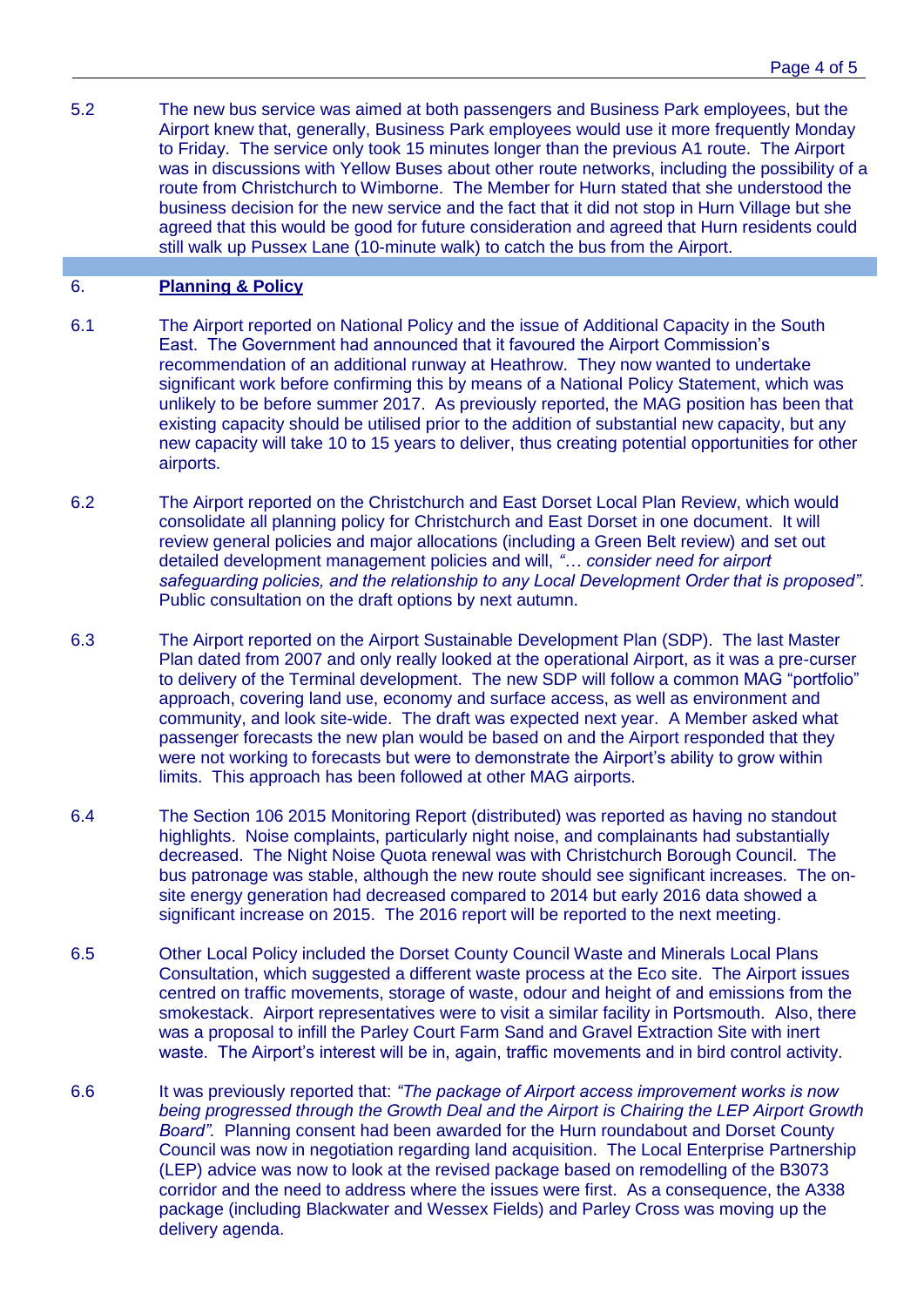#### 6.7 Other local issues:

 $\rightarrow$  Proposed Traffic Regulation Order to extend no waiting and no loading areas in vicinity of Airport entrance and further along Parley Lane: Dorset County Council had removed the outstanding objection so negated the need for a public inquiry. Timescale for implementation was awaited from Dorset County Council.

 $\rightarrow$  Parkfield School: Christchurch Borough Council was still awaiting a Travel Plan to comply with condition of the permission, in which the Airport had considerable interest. Planning Application for temporary facilities had been withdrawn.

 $\rightarrow$  Off-site parking operator at Wonderland: Planning consent awarded against Officer recommendation. Decision notice issued with three months to comply.

 $\rightarrow$  Matcham Karting: Permission granted for a facility to the north of Chapel Lane. Airport sign-off required on lighting and landscaping details.

#### 6.8 Aviation Park West:

 $\rightarrow$  Construction of the AIM development with occupation of the building to start in August. Will begin to vacate buildings, thus opening up development and re-letting opportunities.  $\rightarrow$  Tenant identified for 14K sq m scheme for Stoford. Occupation in February 2017 generating 500 new jobs to the site.

 $\rightarrow$  Still pursing the notion of a Local Development Order with Christchurch Borough Council which would bring a simplified planning regime into effect for developments on the business parks. Master planning work underway to inform this.

It was noted that both Aim and the company for Stoford were multi-national companies and the Airport considered itself fortunate to retain such large companies in the local area, when they could have relocated to anywhere in the UK or globally.

- 6.9 A Member asked why the roadwork plans did not involve the Parley and Longham areas, moving into the Ferndown area. The Airport responded that it was in discussions with County Council for Parley Cross and Blackwater Junction for them to design a solution for immediate implementation, rather than a highly-engineered plan for implementation in years ahead. The LEP would be presented with proposals in December.
- 6.10 A Member stated that the Traffic Regulation Order for no parking or waiting at the entrance to the Gravel Extraction Site had been passed but had not yet been implemented, even though it was due to be implemented this month. Also there had been vegetation clearance work at Blackwater Junction in readiness for works to commence next Autumn and Hurn Roundabout works were due to commence in September 2017, although there were land acquisition issues to be overcome. It was fully anticipated that this work would be delayed. Cllr Phipps offered to follow-up on the Traffic Regulation Order and the Airport thanked Cllr Phipps for her assistance.

#### **ACTION Cllr Phipps to follow-up on the implementation date for the Traffic Regulation Order, policing of which should be suggested to start with the opening of Parkfield School.**

#### 7. **Community Matters**

7.1 One week 2017 Work Experience Placements had been offered to students from the following schools: Bournemouth School for Boys; Twynham Academy; Avonbourne College; Glenmoor and Winton Academy; Bishop of Winchester Academy; and Bournemouth Collegiate School. A discussion took place on the rationale for selecting schools and the Airport advised that selection was on a purely first-come-first-served basis. A Member expressed disappointment that no students had been chosen from the East Dorset area but the Airport replied that this was because it had received no applications from that area. However, it had accommodated students from Ferndown last year and the year previous to that.